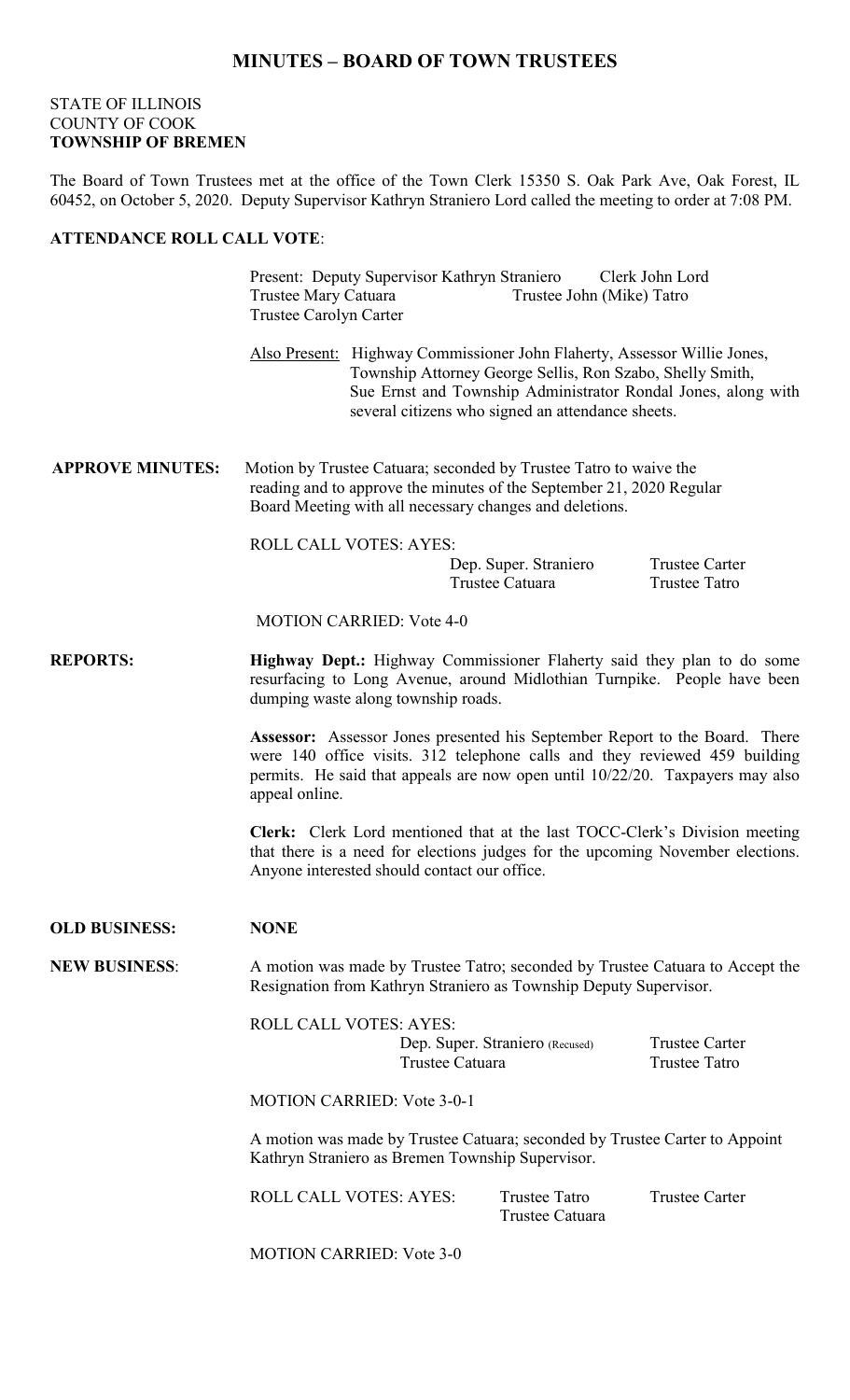|                                           | The Township Clerk John Lord administered the Oath of Office to<br>Ms. Kathryn Straniero as Bremen Township Board Supervisor.   |                                               |                                               |  |  |
|-------------------------------------------|---------------------------------------------------------------------------------------------------------------------------------|-----------------------------------------------|-----------------------------------------------|--|--|
|                                           | A motion was made by Trustee Carter; seconded by Trustee Tatro to Appoint<br>Edward P. Maggio as Bremen Township Board Trustee. |                                               |                                               |  |  |
|                                           | ROLL CALL VOTES: AYES: Supervisor Straniero                                                                                     | Trustee Catuara                               | <b>Trustee Carter</b><br><b>Trustee Tatro</b> |  |  |
|                                           | <b>MOTION CARRIED: Vote 4-0</b>                                                                                                 |                                               |                                               |  |  |
|                                           | The Township Clerk John Lord administered the Oath of Office to<br>Mr. Edward P. Maggio as Bremen Township Board Trustee.       |                                               |                                               |  |  |
| <b>PRESENTATION</b><br><b>OF BILLS:</b>   |                                                                                                                                 |                                               |                                               |  |  |
| <b>CORP BILLS:</b>                        | The following bills were audited by the Board for the General Corporate Fund in<br>the amount of: \$30,570.97.                  |                                               |                                               |  |  |
|                                           | Motion by Trustee Tatro; seconded by Trustee Carter to approve payment<br>of the General Corporate bills.                       |                                               |                                               |  |  |
|                                           | ROLL CALL VOTES: AYES: Supervisor Straniero                                                                                     | Trustee Catuara<br>Trustee Maggio (abstained) | <b>Trustee Carter</b><br><b>Trustee Tatro</b> |  |  |
|                                           | <b>MOTION CARRIED: Vote 4-0-1</b>                                                                                               |                                               |                                               |  |  |
| <b>GA BILLS:</b>                          | The following bills were audited by the Board for the General Assistance<br>Fund in the amount of: \$10,418.64.                 |                                               |                                               |  |  |
|                                           | Motion by Trustee Carter seconded by Trustee Catuara to approve payment<br>of the General Assistance bills:                     |                                               |                                               |  |  |
|                                           | ROLL CALL VOTES: AYES: Supervisor Straniero                                                                                     | Trustee Catuara<br>Trustee Maggio (abstained) | <b>Trustee Carter</b><br><b>Trustee Tatro</b> |  |  |
|                                           | <b>MOTION CARRIED: Vote 4-0-1</b>                                                                                               |                                               |                                               |  |  |
| <b>ROAD &amp; BRIDGE</b><br><b>BILLS:</b> | The following bills were audited by the Board for the Road & Bridge<br>Fund in the amount of \$6,648.40.                        |                                               |                                               |  |  |
|                                           | Motion by Trustee Tatro: seconded by Trustee Carter to approve<br>payment of the Road & Bridge bills:                           |                                               |                                               |  |  |
|                                           | ROLL CALL VOTES: AYES: Supervisor Straniero                                                                                     | Trustee Catuara<br>Trustee Maggio (abstained) | <b>Trustee Carter</b><br><b>Trustee Tatro</b> |  |  |
|                                           |                                                                                                                                 |                                               |                                               |  |  |

Sertoma as it relates to the services that they will be rendering to the Township.